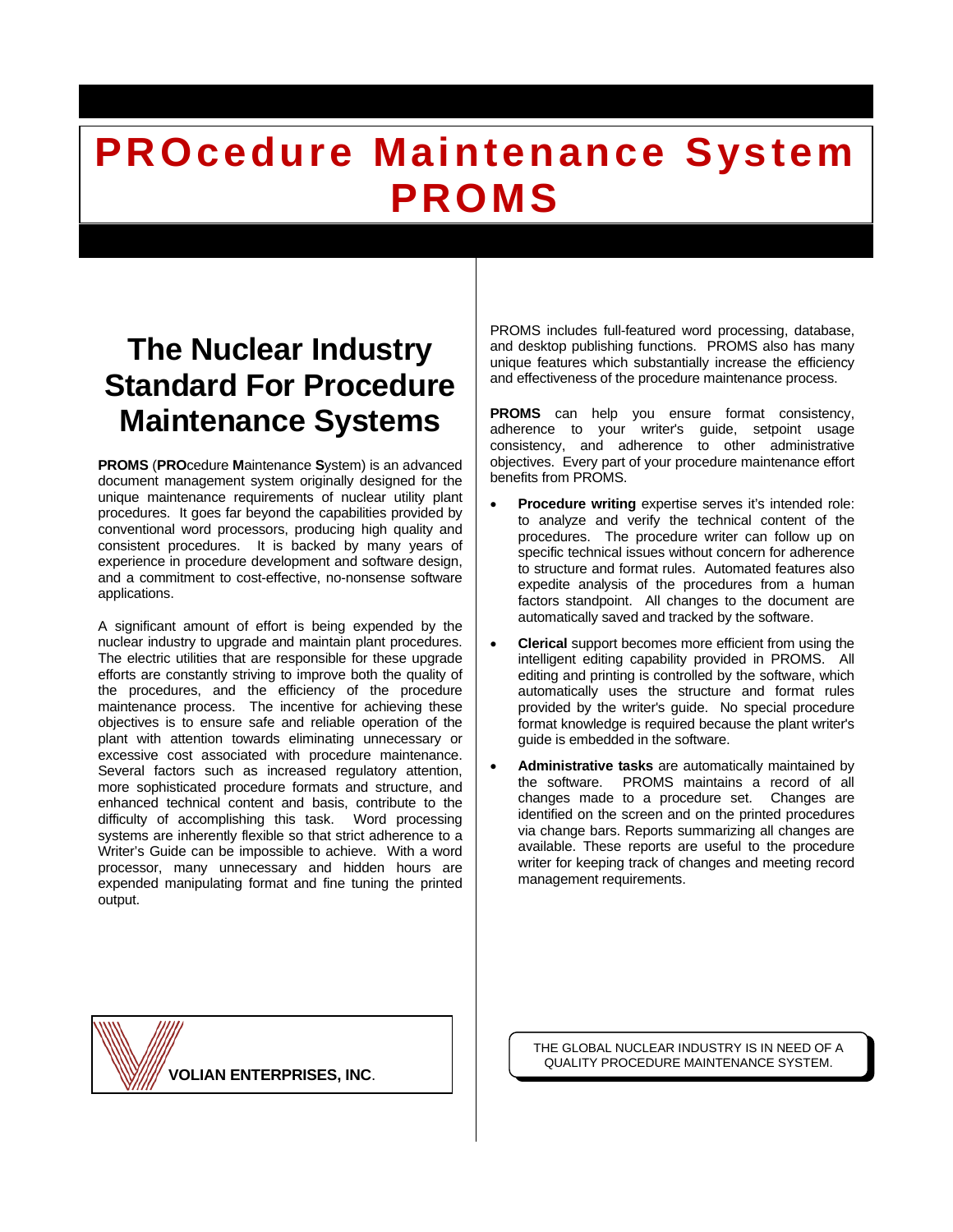# **Why PROMS?**

The inherent features of PROMS that contribute to its overwhelming success in the procedure maintenance software market are summarized as follows:

- **Highly Trained** personnel can focus on procedure content
- **Adaptable** for use in a Windows environment
- **Full-featured** text editing capability
- **Consistent** procedure structure and format
- **Tracking** of procedure modifications
- **Automated** procedure approval system
- **Security** and Multi-User Network functionality
- **Built-in** single and two column procedure step formats
- **Global** search capability
- **Maintenance** of multiple similar procedures using one Parent procedure that automatically generates Child procedures (P/C PC)
- **Multiple formats** within a single document
- **On-line**, context-sensitive help
- **Integrated Graphics**, including scanned images, CAD drawings or sketches
- **Hyperlink capability** for transitions between procedure steps or procedures
- **Referenced Objects**, providing linkage from a database to the procedure text
- **Searchable** pdf file format output
- **Real** Customer Service by people knowledgeable on PROMS and procedure maintenance

VOLIAN IS ALSO A RECOGNIZED LEADER IN PROVIDING QUALITY ENGINEERING SERVICES TO THE NUCLEAR INDUSTRY.

# **A State-of-the-Art Procedure Maintenance System**

The features that have established PROMS as the nuclear industry standard for procedure maintenance systems reflect the expertise in software development and nuclear engineering that Volian has maintained since its formation in 1984. Volian is a recognized leader in providing the nuclear industry with support for Accident Management<br>Procedures. Volian's Engineering and Software Engineering Departments work closely together to enhance the functionality of PROMS, as evidenced by the following features:

#### **Text Format Based on Position in Document**

During the edit process, text is not just randomly entered. The creation process is structured to include the ability to generate procedure steps, cautions, notes, equipment lists, explicit AND substeps, etc. PROMS automatically places these text elements in the correct position within the procedure step hierarchy, formats them to the correct width on the screen, and places them into the correct column position.

#### **Sequential Step Element Numbering**

Where applicable, step element numbering or lettering in the document is automatically generated as the procedure text is entered. These numbers are also automatically resequenced as procedure steps are created or deleted.

#### **System Logging of Changes**

The software automatically tracks changes based on the user name and the date and time of the change. This information is retrievable through the generation of either a chronology or summary of change report.

#### **Transitions**

A transition is a dynamic reference to another place within a procedure, or to another procedure. For example, the text "go to step 3.1.2," may be replaced by a transition identifier that refers to that step. This managed link is automatically maintained as procedure steps are added or removed.

#### **Annotations for Procedures, Sections and Steps**

PROMS provides the capability for the procedure writer to attach editorial comments or reminders to procedure steps. Annotations are only seen when editing the procedure text element to which the comment is linked. Annotations are not included on the document hardcopy. PROMS provides the capability to search for Annotations and print a search summary of Annotations.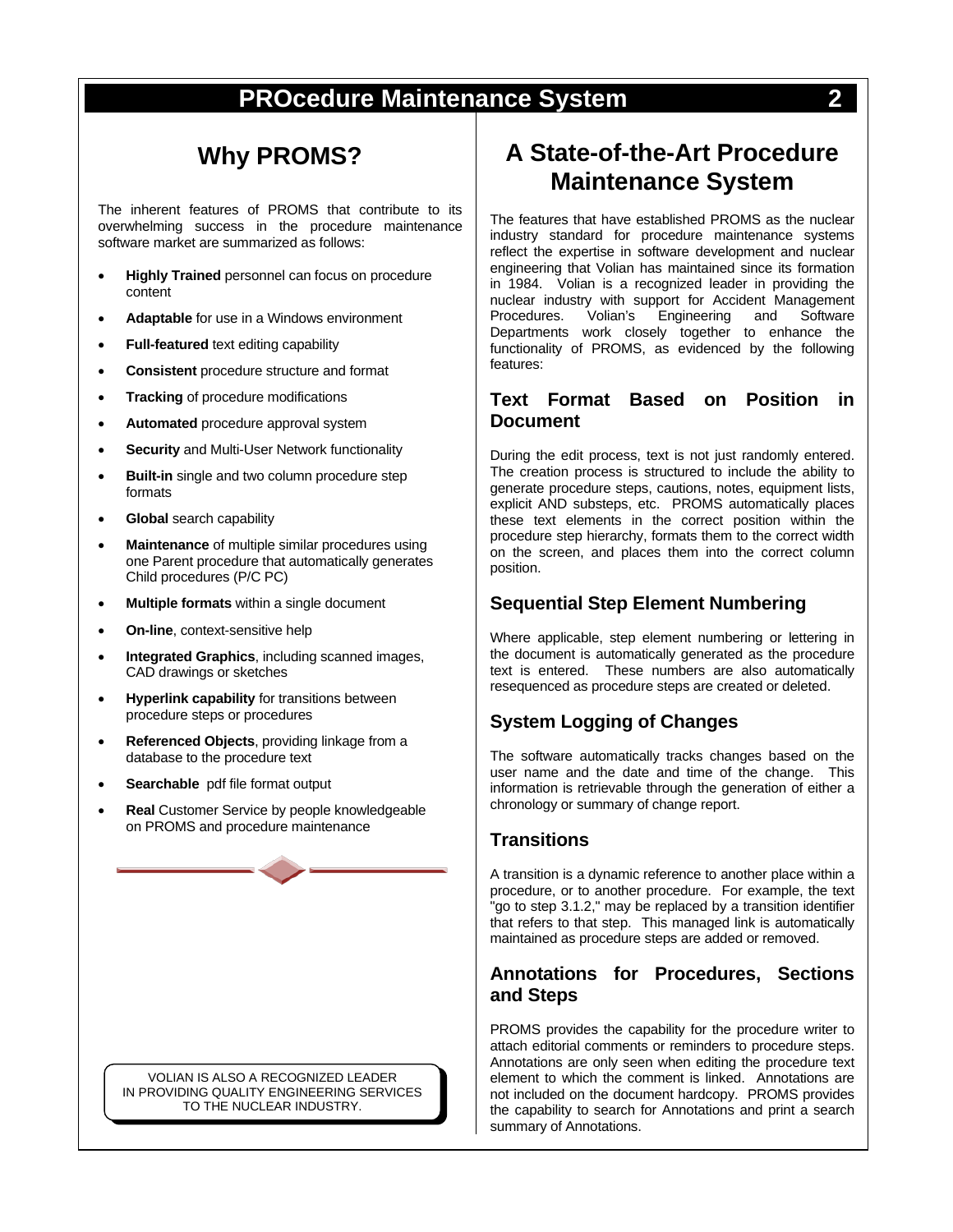#### **Security System**

PROMS utilizes Windows Security for access to the application. All changes are automatically tracked by user name. The security system also allows the PROMS Administrator to assign different levels of document access on a user-by-user basis. This feature provides the ability to permit plant personnel, other than the procedure writers, to view, search and print procedures while not having the necessary access to edit them.

#### **Global Search**

This function provides the ability to search for common words/phrases, Annotations, and Referenced Objects across entire procedure set(s) with a direct link to the Editing module. The search results can be viewed on the screen or printed.

#### **Archival System**

Searching for blank text in a procedure set can provide assistance in maintaining consistency within a procedure set by listing all the steps in a set in alphabetical order identifying and grouping similar steps, cautions, and notes.

#### **Referenced Object Databases**

The PROMS Referenced Objects Module enables the procedure writer to create multiple databases containing various plant data (Setpoints, Equipment, Alarm Points, References, etc.) which are linked to the procedure text, with their position automatically tracked by PROMS. Therefore, a single data modification can automatically be reflected throughout the procedure set.

A prime example of the benefit realized through the use of Referenced Objects is the ability for a multiple unit plant to create a database with unit specific information, such as equipment identification nomenclature, etc. This feature enables the plant procedure writers to maintain a Parent procedure set (EOPs, AOPs, etc.) for the entire site, while having the ability to generate unit specific procedures for implementation into the applicable Control Room. This, and the many other applications of Referenced Objects, generates unlimited possibilities for improving the manipulation of pertinent plant data utilized in nuclear plant procedures.





# **Nuclear Industry Utilization**

The first installation of PROMS was at the Indian Point Unit 2 Nuclear Power Plant in 1986. The experience that has been gained since this installation has served to improve the functionality of the system. Nineteen Nuclear plant sites are currently using PROMS to maintain their procedures. Many have reported more than a 50% decrease in their procedure maintenance time while improving the overall quality of the procedures. While the primary use of PROMS has historically been the maintenance of Emergency Operating Procedures, PROMS is now used to maintain a vast variety of additional procedure sets and documents including the following:

- Abnormal Operating Procedures
- Administrative Procedures
- Alarm Response Procedures
- Annunciator Procedures
- **Background Documents**
- Dedicated Shutdown Procedures
- Deviation Documents
- Emergency Plan Implementation Procedures
- Fire Contingency Procedures
- Instrument Failure Guides
- Maintenance Procedures
- Normal Operating Procedures
- Surveillance Procedures
- **Flex Support Guidelines**
- Severe Accident Management Guidelines



# **Customer Service**

Volian Enterprises is staffed by highly qualified, highly motivated employees who take a personal interest in the customer's needs. This dedication and pride in their work ensures our customers of high quality engineering and computer services and products. The Volian Enterprises Quality Assurance Program is an integral part of our business, which reflects our commitment to providing quality products and services.

**VOLIAN ENTERPRISES, INC**.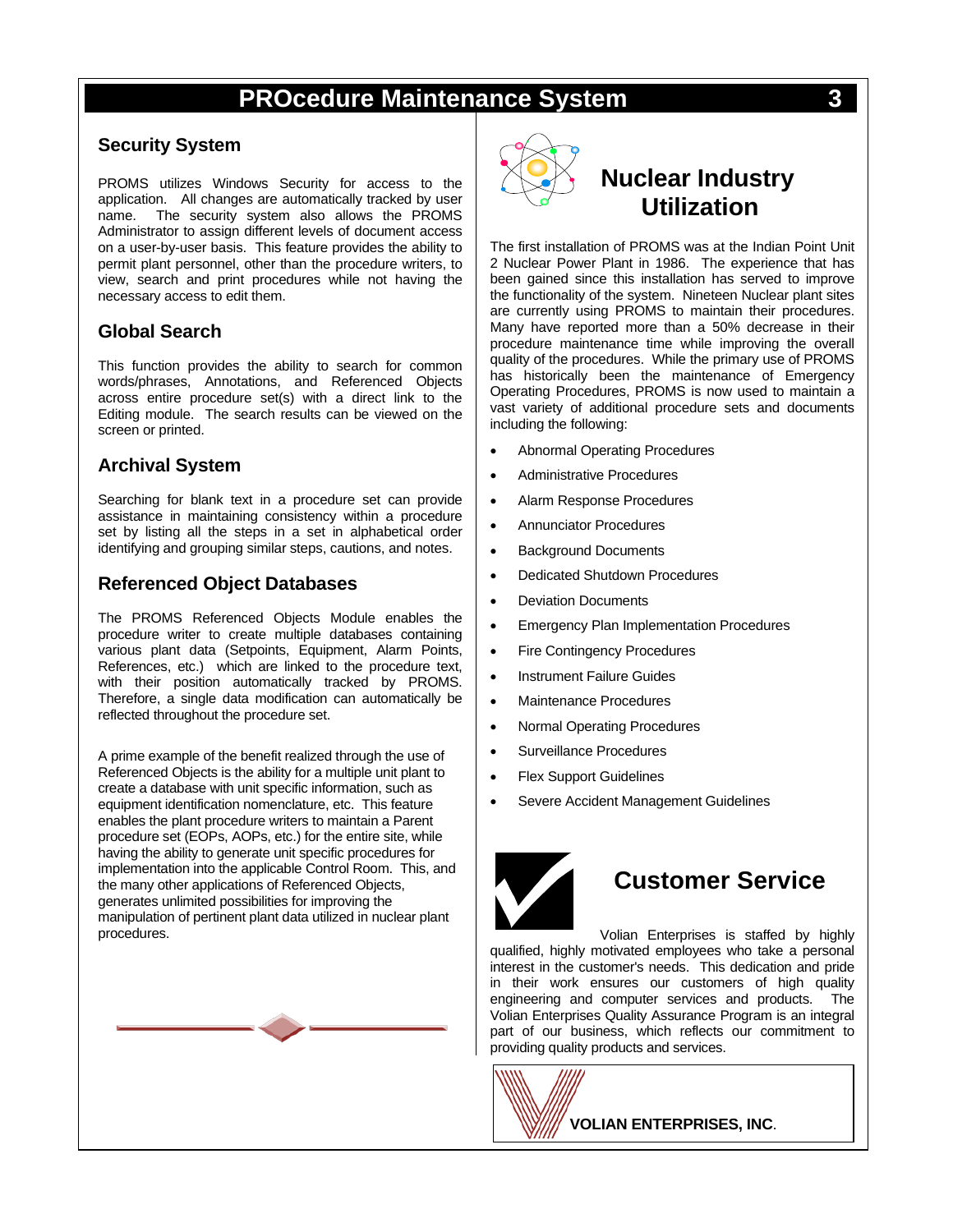### **Editing**

The PROMS editor provides all of the standard document editing features of a full-featured word processor. However, unlike conventional word processors, the formats and document structures prescribed by the plant's writer's guide are embedded in the plant-specific PROMS format, and are reflected in both the editing and output generation functions. Therefore, the problems and limitations of attempting to define a standard format in a conventional word processor are eliminated. This is especially beneficial in a multi-writer environment. All document changes automatically conform to the prescribed format; therefore, data entry is faster and easier. Renumbering of procedure steps and references to steps is performed automatically by the PROMS editor.



# **Printing**

PROMS generates both Preliminary and final copy procedures. The plant specific writer's guide requirements, especially page layout, are embedded in the PROMS<br>format The document text print options available in The document text print options available in PROMS include the flexibility to a) print an entire procedure; b) print an individual procedure section or page; and c) print preview a procedure. PROMS generates a searchable pdf file:

- Print with/without change bars
- With Watermarks
- Foldouts on back PROMS

In addition to generating procedure hardcopies, PROMS provides the functionality to generate logs which summarize procedure modifications. The ability to summarize the integration of plant data from supporting databases, along with identifying procedural interactions via transition links, is also supported by the PROMS print function.

Pagination of a procedure is an ongoing and serious problem for the procedure writer using traditional word processing systems. As procedure steps are added, deleted, or modified, the pagination of a document may change. Most plant Writer's Guides dictate that cautions and notes associated with a step must immediately precede a step and be located on the same page. Often this leads to a manual proofreading exercise where invariably some of the cautions and notes would be located on the bottom of the preceding page and, therefore, be misplaced. PROMS automatically repaginates a procedure and always locates the cautions and notes on the same page as the step.

**VOLIAN ENTERPRISES, INC**.

In those situations where a step is only a few lines too long for a page, it is normal practice to adjust the line spacing commands to fit the entire step wording on the page. PROMS automatically performs this task.

If a step must be printed on multiple pages, many writer's guides require a message such as "THIS STEP CONTINUED ON NEXT PAGE" to be placed on the bottom of the page. On the next page a message would notify the procedure user that the step was continued from the previous page. PROMS automatically determines the proper locations for the page break and prints the appropriate message. These pagination functions are all accomplished without embedding text or printer commands in the procedure document data.



### **Procedure Change Control**

The process of procedure maintenance dictates that changes are made continuously. The identification and traceability of changes to the procedure are a necessary function for the procedure writer to perform. This task is often so difficult and time consuming to accomplish manually, that it is sometimes completely neglected or only partially implemented.

At the procedure writer's option, change bars will be placed adjacent to changes on the printed procedure. The change bar function is useful in reducing review time during the procedure verification and approval processes. In addition, PROMS can print complete reports of all changes made to a procedure with the date of the change, who made the change, the "old" text before the change, and the "new" text after the change. These reports also note changes to Referenced Objects links and transitions. Therefore. Referenced Objects links and transitions. PROMS automatically performs the change control function, which removes the burden of this task from the procedure writer.

### **Procedure Implementation**

The procedure group must maintain at least two copies of each procedure set. One set is the "approved" version, which is the currently used version (i.e. the set of procedures in the control room). The second set, referred to as the "working draft", is the set of procedures currently under modification. This set replaces the approved set once review and signoff are completed. An APPROVAL feature is provided to process procedure changes into a new revision of a single procedure or the entire procedure set.